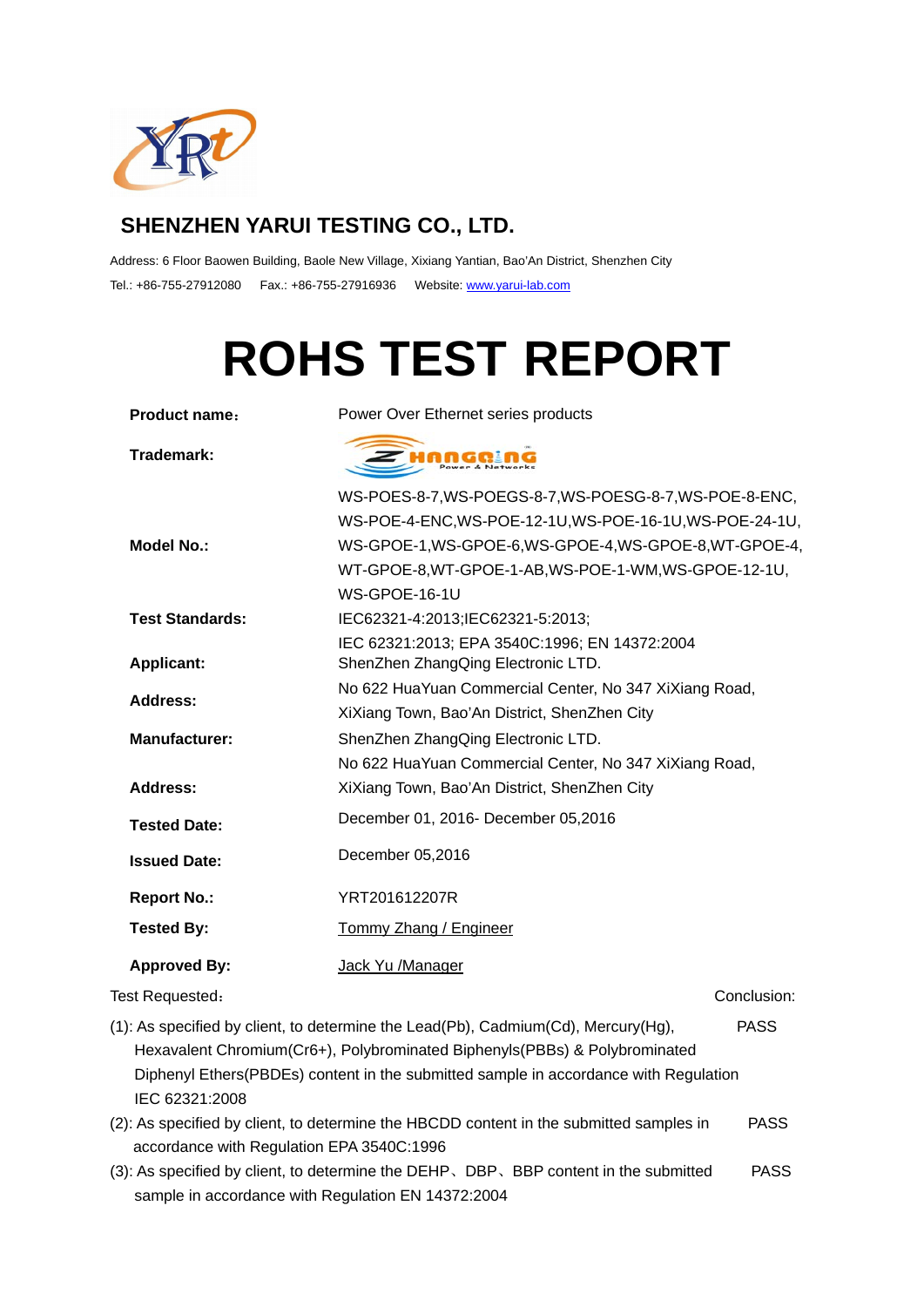

## Test Method:

#### (1)With reference to IEC 62321:2008

| Testing item    | Pretreatment method | Measuring instrument | MDL     |
|-----------------|---------------------|----------------------|---------|
| Lead(Pb)        | IEC 62321:2013      | <b>ICP-OES</b>       | 2 mg/kg |
| Cadmium(Cd)     | IEC 62321:2013      | <b>ICP-OES</b>       | 2 mg/kg |
| Mercury(Hg)     | IEC 62321:2013      | <b>ICP-OES</b>       | 2 mg/kg |
| Chromium(Cr VI) | IEC 62321:2008      | UV-Vis               | 2 mg/kg |
| PBBs/PBDEs      | IEC 62321:2008      | GC-MS                | 5 mg/kg |

#### (2) With reference to EPA 3540C:1996

| Testing item | Pretreatment method | Measuring instrument | MDL      |
|--------------|---------------------|----------------------|----------|
| HBCDD        | EPA3540:1996        | GC-MS                | 10 mg/kg |

#### (3) With reference to EN 14372:2004

| Testing item | Pretreatment method | Measuring instrument | MDL           |
|--------------|---------------------|----------------------|---------------|
| DEHP、DBP、BBP | EN 14372:2004       | GC-MS                | $0.003$ mg/kg |

### Test Flow:

1. Lead(Pb), Cadmium(Cd)



#### **SHENZHEN YARUI TESTING CO., LTD.**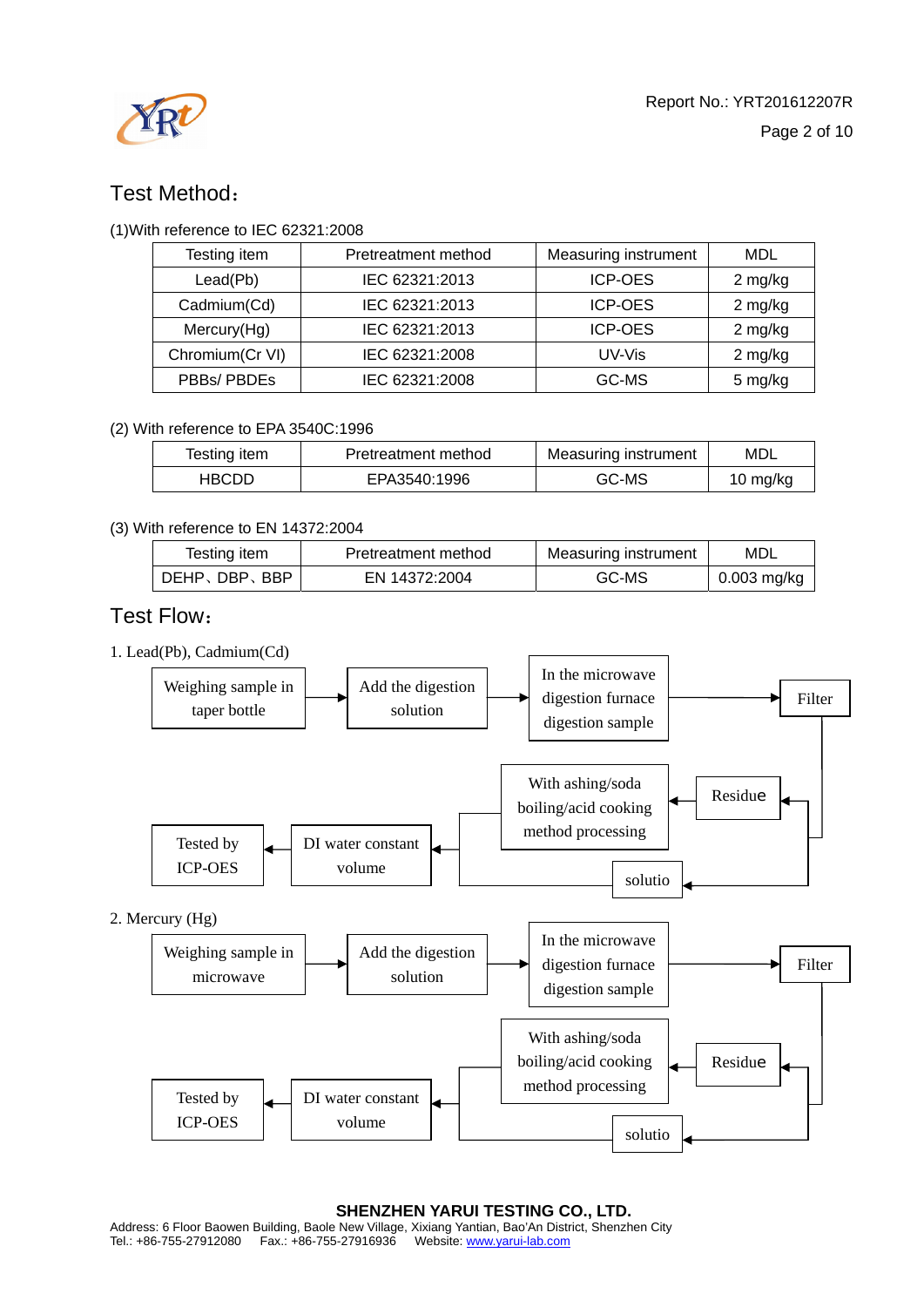

#### 3. Chromium(Cr VI)



#### 4. PBBs/ PBDEs



#### 5. HBCDD/ DEHP/ BBP/ DBP

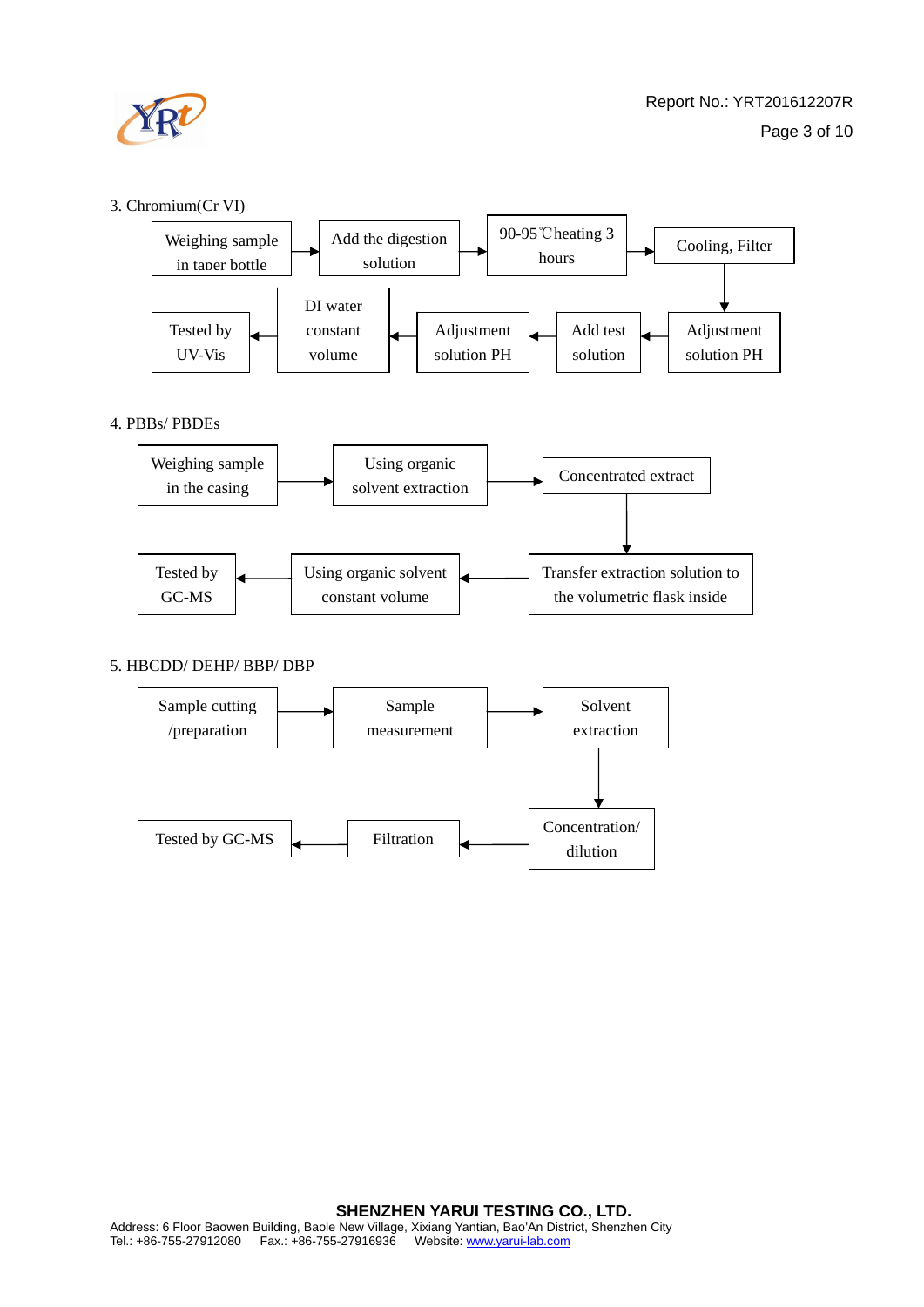

Report No.: YRT201612207R Page 4 of 10

# Test Data Summary:

| <b>SAMPLE</b><br>NO. | <b>COMPONENTS</b> | <b>Item</b>            | <b>Results of</b><br><b>EDXRF</b><br>(P/F/D) | <b>Results of</b><br>testing<br>(mg/kg) | <b>Chemical</b><br>testing<br>limit<br>(mg/kg) | <b>Conclusion</b><br>(P/F) |
|----------------------|-------------------|------------------------|----------------------------------------------|-----------------------------------------|------------------------------------------------|----------------------------|
| $\mathbf{1}$         | Metal case        | Cd                     | $\mathsf{P}$                                 | N.D.                                    | $<$ 100                                        | $\mathsf{P}$               |
|                      |                   | Cr                     | $\mathsf{P}$                                 | N.D.                                    | $<$ 1000                                       | P                          |
|                      |                   | Hg                     | $\mathsf{P}$                                 | N.D.                                    | $<$ 1000                                       | P                          |
|                      |                   | Pb                     | $\overline{P}$                               | N.D.                                    | $<$ 1000                                       | P                          |
|                      |                   | <b>PBBs</b>            | D                                            | N.D.                                    | $<$ 1000                                       | $\overline{P}$             |
|                      |                   | <b>PBDEs</b>           | D                                            | N.D.                                    | $<$ 1000                                       | P                          |
|                      |                   | <b>HBCDD</b>           | D                                            | N.D.                                    | $<$ 1000                                       | P                          |
|                      |                   | <b>DEHP</b>            | D                                            | N.D.                                    | $<$ 1000                                       | P                          |
|                      |                   | <b>DBP</b>             | D                                            | N.D.                                    | $<$ 1000                                       | $\overline{P}$             |
|                      |                   | <b>BBP</b>             | D                                            | N.D.                                    | $<$ 1000                                       | P                          |
| 2                    | Plastic           | Cd                     | $\mathsf{P}$                                 | N.D.                                    | $<$ 100                                        | P                          |
|                      |                   | $\overline{\text{Cr}}$ | $\overline{P}$                               | N.D.                                    | $<$ 1000                                       | $\overline{P}$             |
|                      |                   | Hg                     | $\mathsf{P}$                                 | N.D.                                    | $<$ 1000                                       | P                          |
|                      |                   | Pb                     | $\mathsf{P}$                                 | N.D.                                    | $<$ 1000                                       | P                          |
|                      |                   | <b>PBBs</b>            | D                                            | N.D.                                    | $<$ 1000                                       | $\mathsf{P}$               |
|                      |                   | <b>PBDEs</b>           | D                                            | N.D.                                    | $<$ 1000                                       | P                          |
|                      |                   | <b>HBCDD</b>           | D                                            | N.D.                                    | $<$ 1000                                       | ${\sf P}$                  |
|                      |                   | <b>DEHP</b>            | D                                            | N.D.                                    | $<$ 1000                                       | $\mathsf{P}$               |
|                      |                   | <b>DBP</b>             | D                                            | N.D.                                    | $<$ 1000                                       | P                          |
|                      |                   | <b>BBP</b>             | D                                            | N.D.                                    | $<$ 1000                                       | $\overline{P}$             |
| 3                    | <b>PCB</b>        | Cd                     | $\overline{P}$                               | N.D.                                    | $<$ 100                                        | $\overline{P}$             |
|                      |                   | Cr                     | $\mathsf{P}$                                 | N.D.                                    | $<$ 1000                                       | P                          |
|                      |                   | Hg                     | $\mathsf{P}$                                 | N.D.                                    | $<$ 1000                                       | P                          |
|                      |                   | Pb                     | $\mathsf{P}$                                 | N.D.                                    | $<$ 1000                                       | $\overline{P}$             |
|                      |                   | <b>PBBs</b>            | D                                            | N.D.                                    | $<$ 1000                                       | $\overline{P}$             |
|                      |                   | <b>PBDEs</b>           | D                                            | N.D.                                    | $<$ 1000                                       | P                          |
|                      |                   | <b>HBCDD</b>           | D                                            | N.D.                                    | $<$ 1000                                       | P                          |
|                      |                   | <b>DEHP</b>            | D                                            | N.D.                                    | $<$ 1000                                       | P                          |
|                      |                   | <b>DBP</b>             | D                                            | N.D.                                    | $<$ 1000                                       | P                          |
|                      |                   | <b>BBP</b>             | D                                            | N.D.                                    | $<$ 1000                                       | P                          |
| 4                    | Metal             | Cd                     | P                                            | N.D.                                    | $<$ 100                                        | P                          |
|                      |                   | Cr                     | $\mathsf{P}$                                 | N.D.                                    | $<$ 1000                                       | P                          |
|                      |                   | Hg                     | $\overline{P}$                               | N.D.                                    | $<$ 1000                                       | $\overline{P}$             |
|                      |                   | Pb                     | $\mathsf{P}$                                 | N.D.                                    | $<$ 1000                                       | P                          |
|                      |                   | <b>PBBs</b>            | D                                            | N.D.                                    | $<$ 1000                                       | P                          |
|                      |                   | <b>PBDEs</b>           | D                                            | N.D.                                    | $<$ 1000                                       | P                          |
|                      |                   | <b>HBCDD</b>           | D                                            | N.D.                                    | $<$ 1000                                       | $\overline{P}$             |
|                      |                   | <b>DEHP</b>            | D                                            | N.D.                                    | $<$ 1000                                       | P                          |
|                      |                   | <b>DBP</b>             | D                                            | N.D.                                    | $<$ 1000                                       | P                          |
|                      |                   | <b>BBP</b>             | D                                            | N.D.                                    | $<$ 1000                                       | P                          |

**SHENZHEN YARUI TESTING CO., LTD.** 

Address: 6 Floor Baowen Building, Baole New Village, Xixiang Yantian, Bao'An District, Shenzhen City Tel.: +86-755-27912080 Fax.: +86-755-27916936 Website: www.yarui-lab.com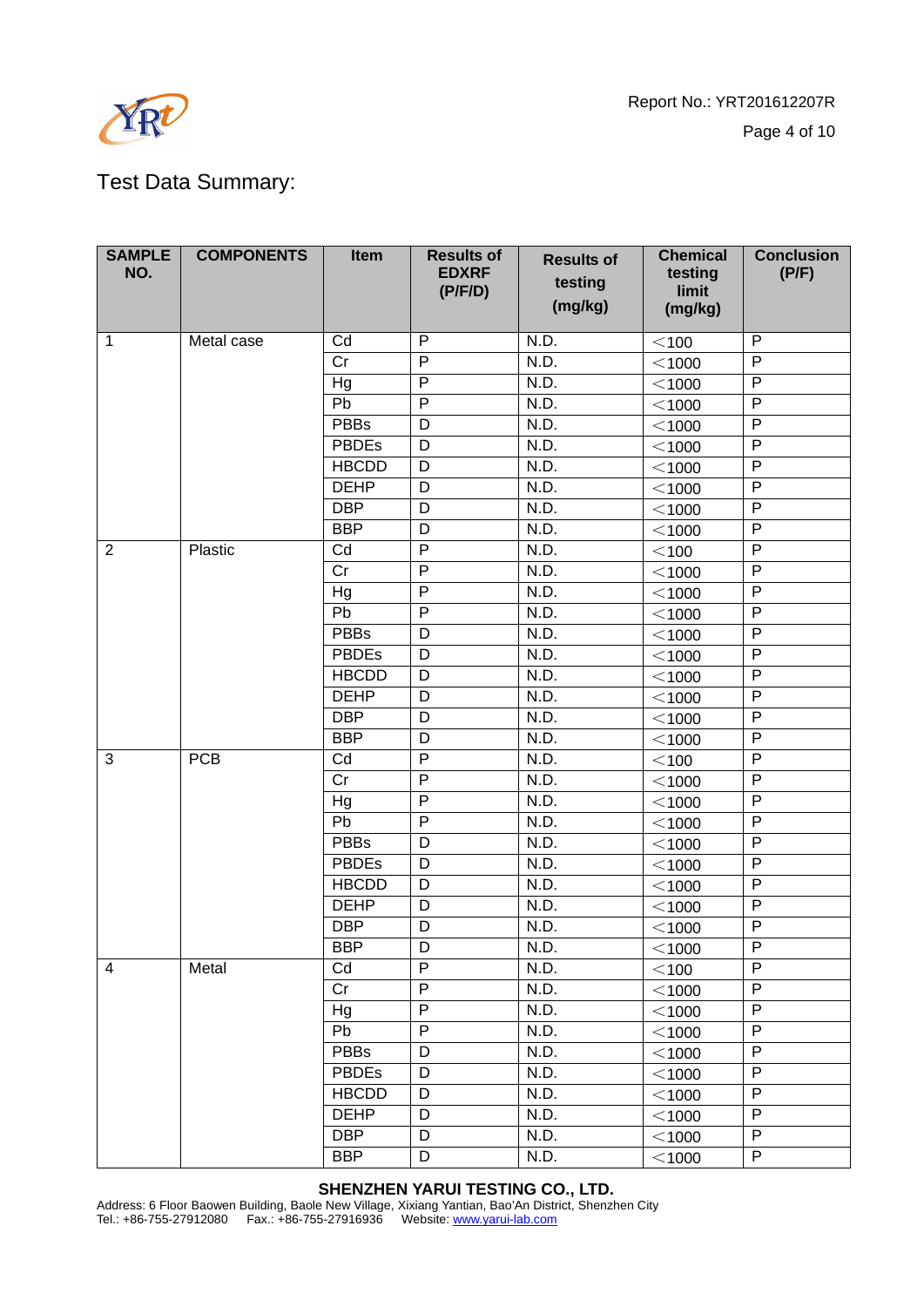Report No.: YRT201612207R



Page 5 of 10

| <b>SAMPLE</b>  | <b>COMPONENTS</b> | Item         | <b>Results of</b> | <b>Results of</b> | <b>Chemical</b> | <b>Conclusion</b> |
|----------------|-------------------|--------------|-------------------|-------------------|-----------------|-------------------|
| NO.            |                   |              | <b>EDXRF</b>      | testing           | testing         | (P/F)             |
|                |                   |              | (P/F/D)           | (mg/kg)           | limit           |                   |
|                |                   |              |                   |                   | (mg/kg)         |                   |
| 5              | Components        | Cd           | $\mathsf{P}$      | N.D.              | $<$ 100         | P                 |
|                |                   | Cr           | P                 | N.D.              | $<$ 1000        | P                 |
|                |                   | Hg           | $\mathsf{P}$      | N.D.              | $<$ 1000        | $\mathsf{P}$      |
|                |                   | Pb           | P                 | N.D.              | $<$ 1000        | $\mathsf{P}$      |
|                |                   | <b>PBBs</b>  | D                 | N.D.              | $<$ 1000        | $\mathsf{P}$      |
|                |                   | <b>PBDEs</b> | D                 | N.D.              | $<$ 1000        | $\mathsf{P}$      |
|                |                   | <b>HBCDD</b> | D                 | N.D.              | $<$ 1000        | $\mathsf{P}$      |
|                |                   | <b>DEHP</b>  | D                 | N.D.              | $<$ 1000        | P                 |
|                |                   | <b>DBP</b>   | D                 | N.D.              | $<$ 1000        | $\mathsf{P}$      |
|                |                   | <b>BBP</b>   | D                 | N.D.              | $<$ 1000        | $\mathsf{P}$      |
| 6              | Screw             | Cd           | $\mathsf{P}$      | N.D.              | $<$ 100         | $\mathsf{P}$      |
|                |                   | Cr           | P                 | N.D.              | $<$ 1000        | $\mathsf{P}$      |
|                |                   | Hg           | P                 | N.D.              | $<$ 1000        | $\mathsf{P}$      |
|                |                   | Pb           | $\mathsf{P}$      | N.D.              | $<$ 1000        | $\mathsf{P}$      |
|                |                   | <b>PBBs</b>  | D                 | N.D.              | $<$ 1000        | P                 |
|                |                   | <b>PBDEs</b> | D                 | N.D.              | $<$ 1000        | $\mathsf{P}$      |
|                |                   | <b>HBCDD</b> | D                 | N.D.              | $<$ 1000        | $\mathsf{P}$      |
|                |                   | <b>DEHP</b>  | D                 | N.D.              | $<$ 1000        | P                 |
|                |                   | <b>DBP</b>   | D                 | N.D.              | $<$ 1000        | $\mathsf{P}$      |
|                |                   | <b>BBP</b>   | D                 | N.D.              | $<$ 1000        | P                 |
| $\overline{7}$ | Power cord        | Cd           | P                 | N.D.              | $<$ 100         | $\mathsf{P}$      |
|                |                   | Cr           | $\mathsf{P}$      | N.D.              | $<$ 1000        | $\mathsf{P}$      |
|                |                   | Hg           | $\mathsf{P}$      | N.D.              | $<$ 1000        | $\mathsf{P}$      |
|                |                   | Pb           | P                 | N.D.              | $<$ 1000        | $\mathsf{P}$      |
|                |                   | <b>PBBs</b>  | D                 | N.D.              | $<$ 1000        | $\mathsf{P}$      |
|                |                   | PBDEs        | D                 | N.D.              | $<$ 1000        | $\mathsf{P}$      |
|                |                   | <b>HBCDD</b> | D                 | N.D.              | $<$ 1000        | $\mathsf{P}$      |
|                |                   | <b>DEHP</b>  | D                 | N.D.              | $<$ 1000        | $\mathsf{P}$      |
|                |                   | <b>DBP</b>   | D                 | N.D.              | $<$ 1000        | P                 |
|                |                   | <b>BBP</b>   | D                 | N.D.              | $<$ 1000        | $\sf P$           |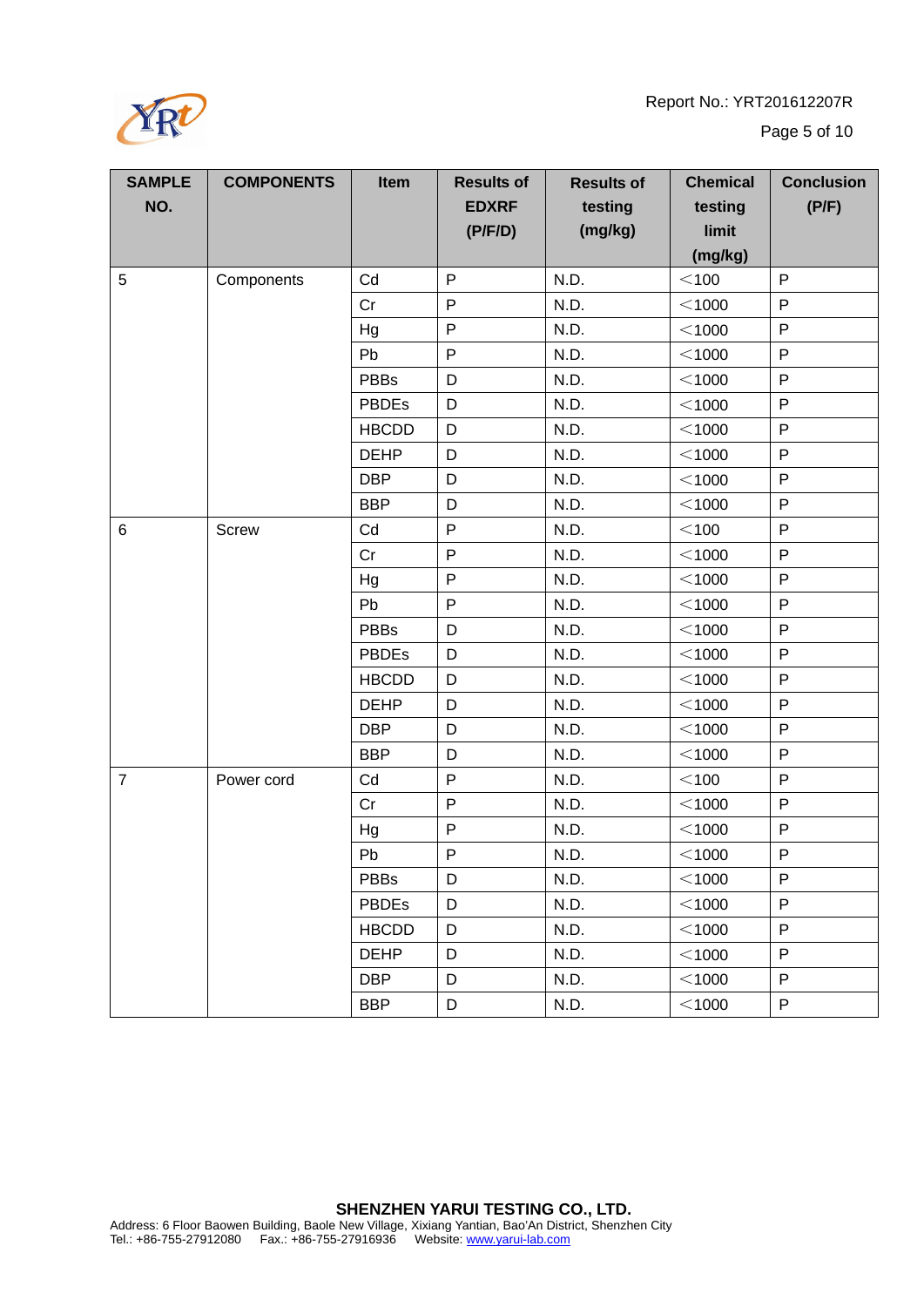

| <b>SAMPLE</b><br>NO. | <b>COMPONENTS</b> | <b>Item</b>  | <b>Results of</b><br><b>EDXRF</b><br>(P/F/D) | <b>Results of</b><br>testing<br>(mg/kg) | <b>Chemical</b><br>testing<br>limit<br>(mg/kg) | <b>Conclusion</b><br>(P/F) |
|----------------------|-------------------|--------------|----------------------------------------------|-----------------------------------------|------------------------------------------------|----------------------------|
| 8                    | Joint             | Cd           | P                                            | N.D.                                    | $<$ 100                                        | P                          |
|                      |                   | Cr           | P                                            | N.D.                                    | $<$ 1000                                       | P                          |
|                      |                   | Hg           | P                                            | N.D.                                    | $<$ 1000                                       | P                          |
|                      |                   | <b>Pb</b>    | P                                            | N.D.                                    | $<$ 1000                                       | P                          |
|                      |                   | <b>PBBs</b>  | D                                            | N.D.                                    | $<$ 1000                                       | P                          |
|                      |                   | <b>PBDEs</b> | D                                            | N.D.                                    | $<$ 1000                                       | P                          |
|                      |                   | <b>HBCDD</b> | D                                            | N.D.                                    | $<$ 1000                                       | P                          |
|                      |                   | <b>DEHP</b>  | D                                            | N.D.                                    | $<$ 1000                                       | P                          |
|                      |                   | <b>DBP</b>   | D                                            | N.D.                                    | $<$ 1000                                       | P                          |
|                      |                   | <b>BBP</b>   | D                                            | N.D.                                    | $<$ 1000                                       | P                          |

1mg/kg=1ppm = 0.0001%

N.D. = Not Detected (<MDL) MDL = Method Detection Limit /=Not Regulated

---=Not Applicable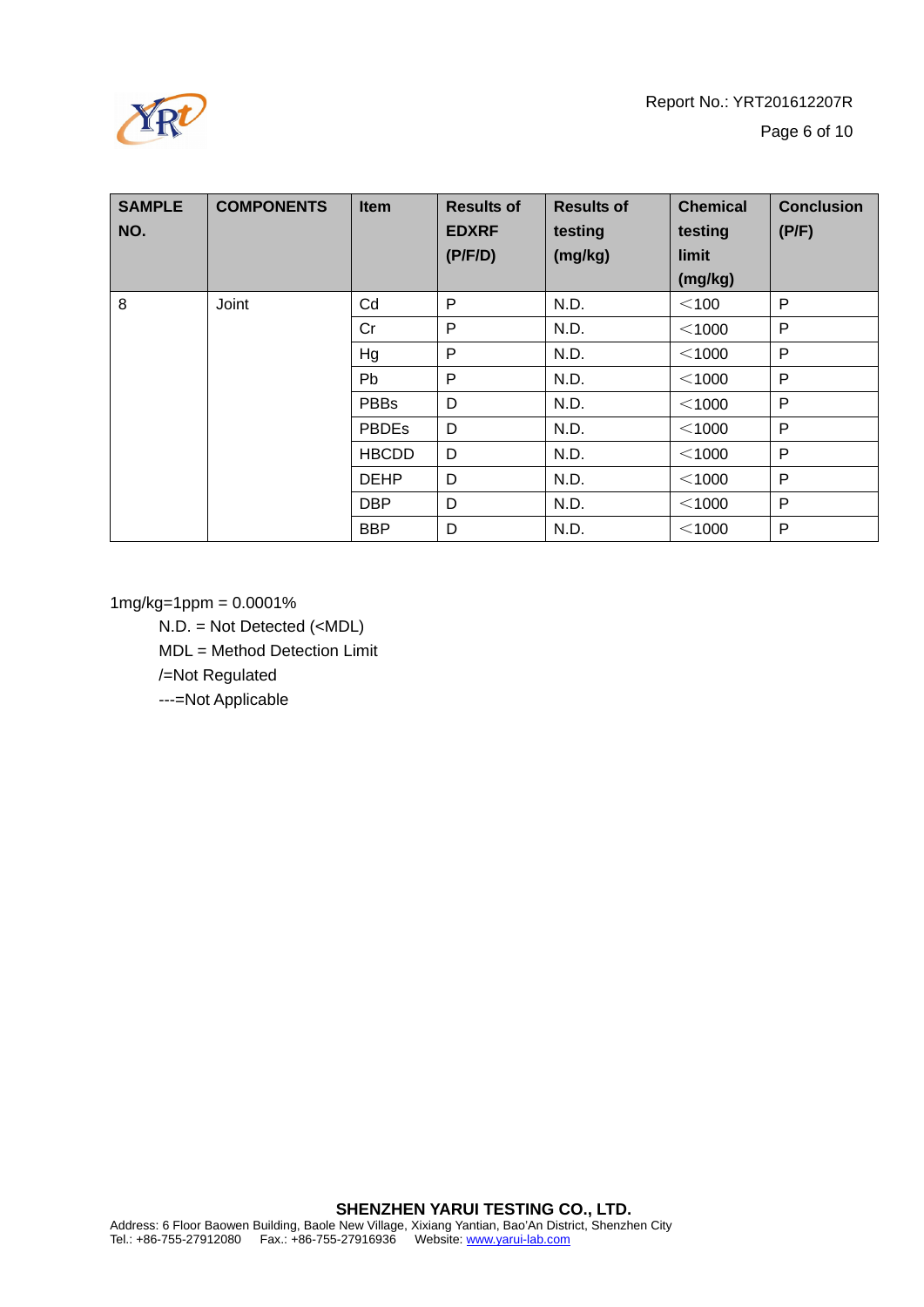

#### **Photo Documentation:**



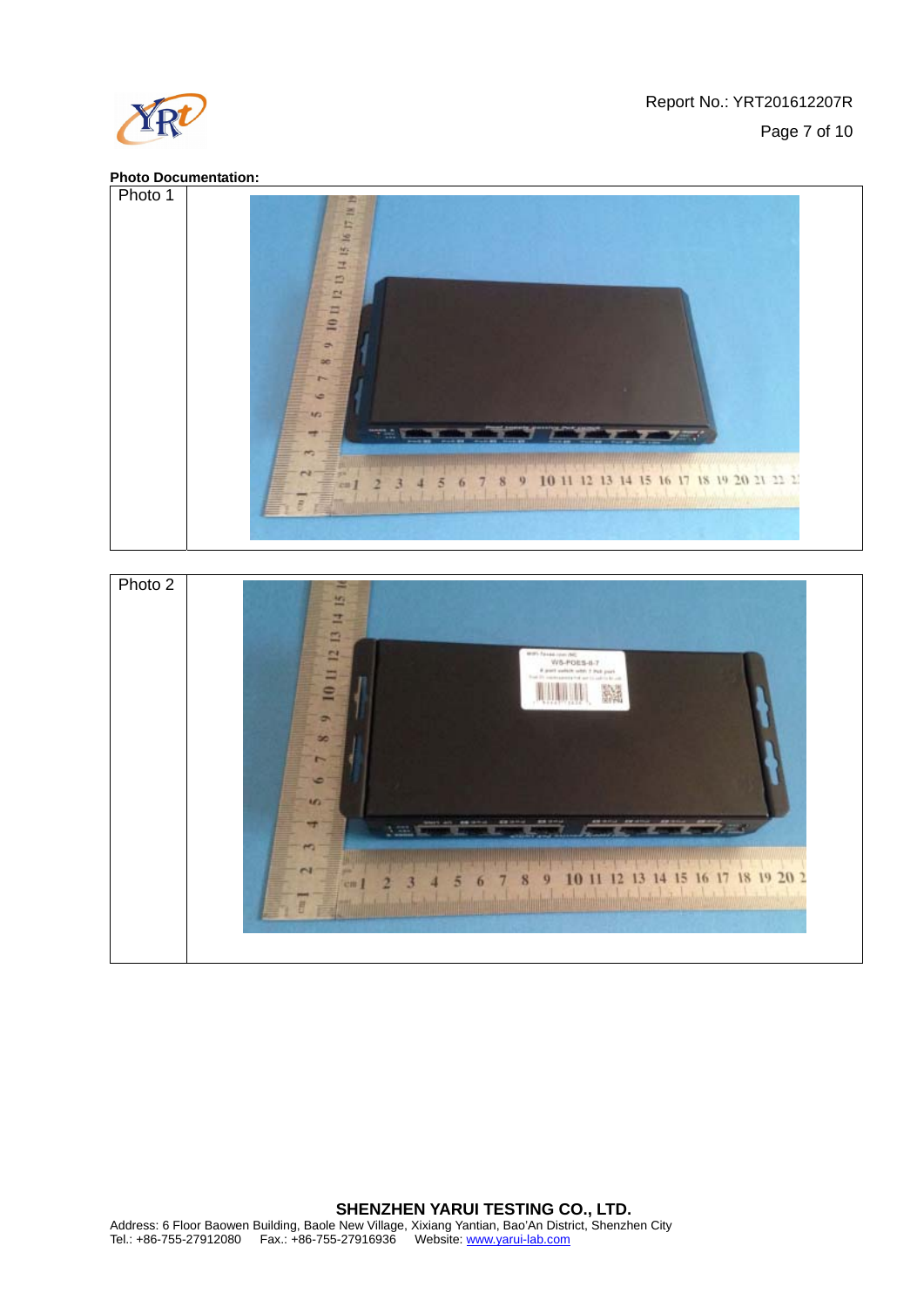







# **SHENZHEN YARUI TESTING CO., LTD.**

Address: 6 Floor Baowen Building, Baole New Village, Xixiang Yantian, Bao'An District, Shenzhen City Tel.: +86-755-27912080 Fax.: +86-755-27916936 Website: www.yarui-lab.com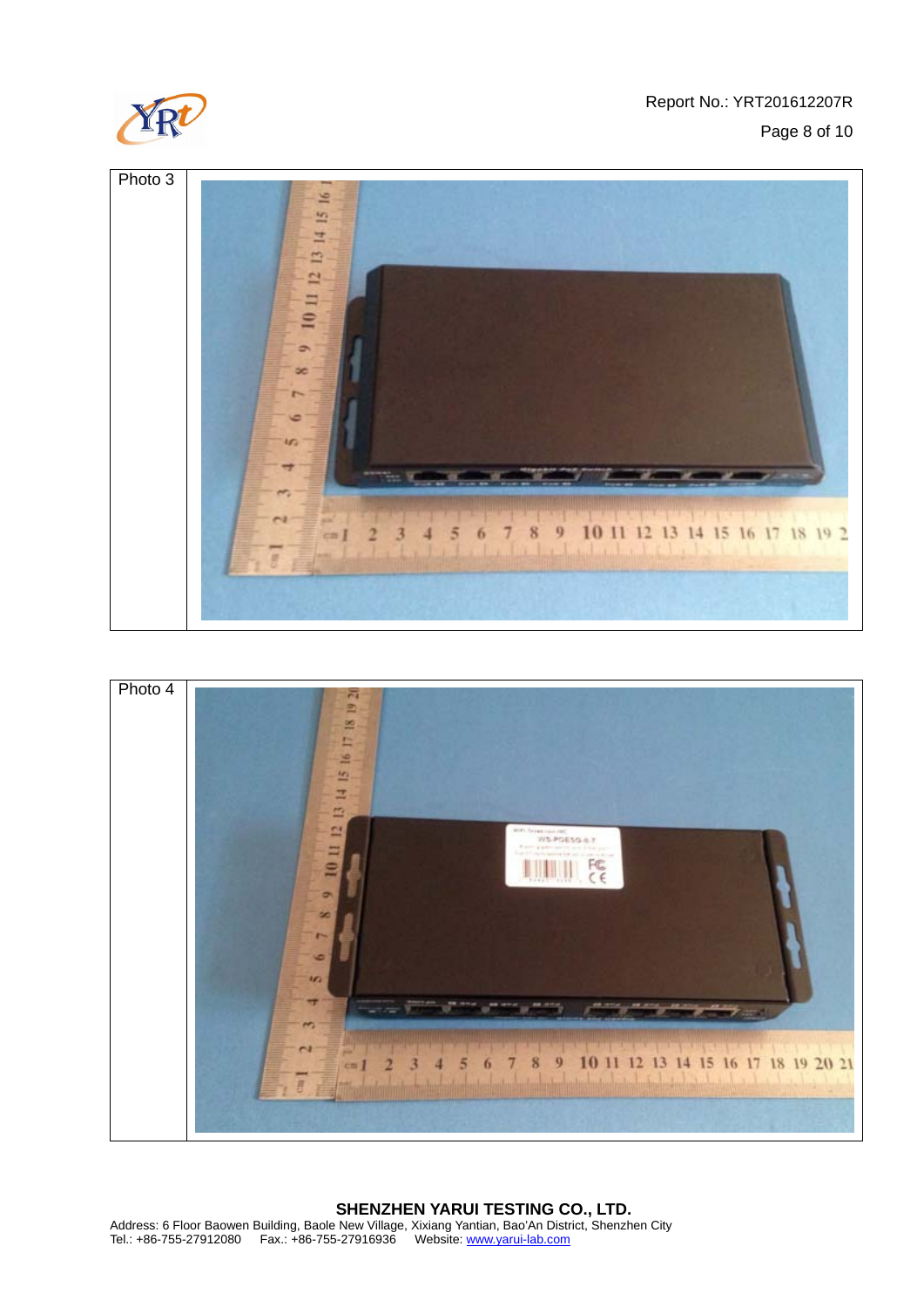





#### **SHENZHEN YARUI TESTING CO., LTD.**  Address: 6 Floor Baowen Building, Baole New Village, Xixiang Yantian, Bao'An District, Shenzhen City Tel.: +86-755-27912080 Fax.: +86-755-27916936 Website: www.yarui-lab.com